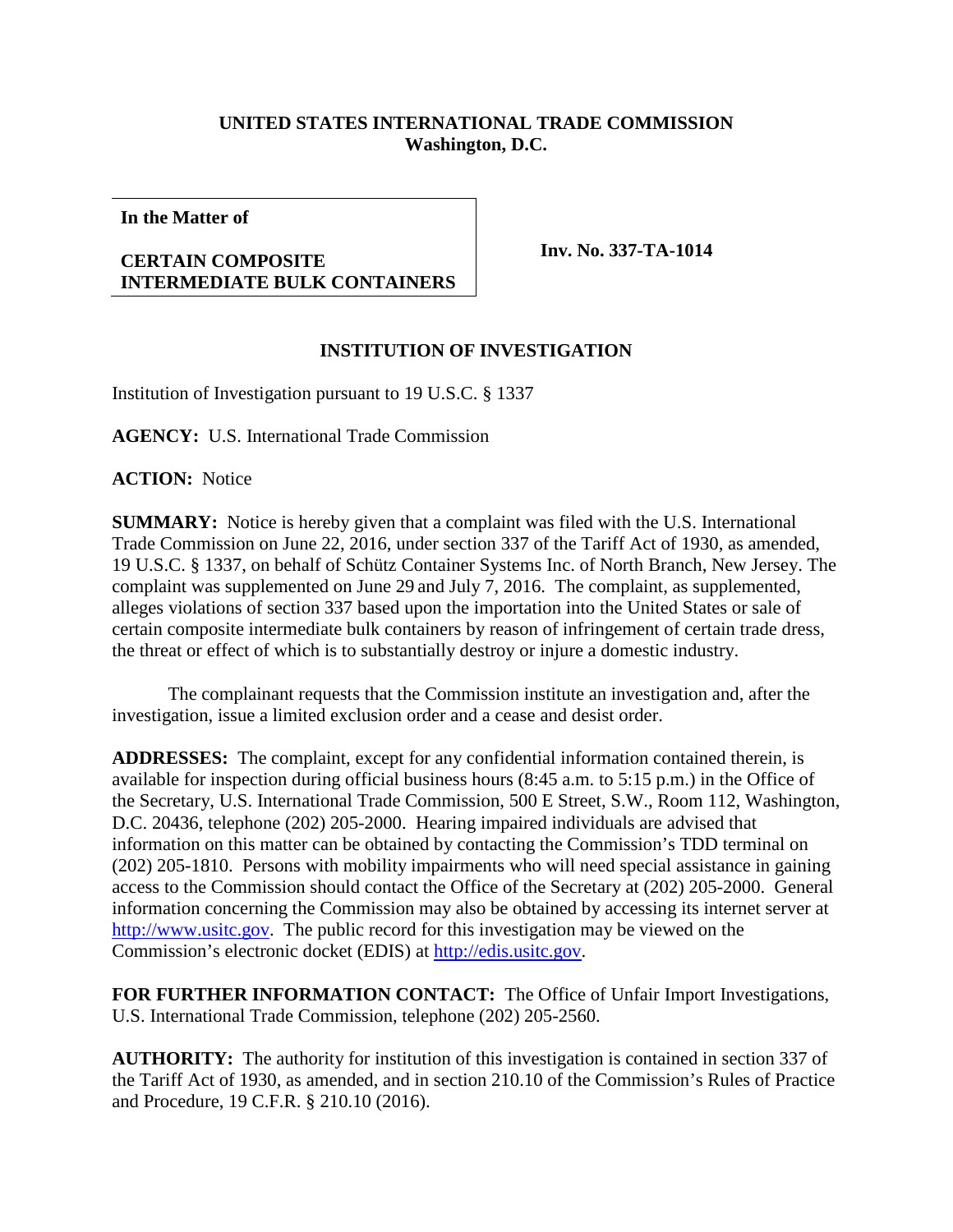**SCOPE OF INVESTIGATION:** Having considered the complaint, the U.S. International Trade Commission, on July 21, 2016, **ORDERED THAT** –

(1) Pursuant to subsection (b) of section 337 of the Tariff Act of 1930, as amended, an investigation be instituted to determine whether there is a violation of subsection (a)(1)(A) of section 337 in the importation into the United States or sale of certain composite intermediate bulk containers, the threat or effect of which is to substantially destroy or injure a domestic industry;

(2) For the purpose of the investigation so instituted, the following are hereby named as parties upon which this notice of investigation shall be served:

(a) The complainant is:

Schütz Container Systems Inc. 200 Aspen Hill Road North Branch, NJ 08876-5950

(b) The respondent is the following entity alleged to be in violation of section 337, and is the party upon which the complaint is to be served:

> Zhenjiang Runzhou Jinshan Packaging Factory Road Dantu City Industrial Park Hengshun Zhenjiang China

(c) The Office of Unfair Import Investigations, U.S. International Trade Commission, 500 E Street, S.W., Suite 401, Washington, D.C. 20436; and

(3) For the investigation so instituted, the Chief Administrative Law Judge, U.S. International Trade Commission, shall designate the presiding Administrative Law Judge.

Responses to the complaint and the notice of investigation must be submitted by the named respondent in accordance with section 210.13 of the Commission's Rules of Practice and Procedure, 19 C.F.R. § 210.13. Pursuant to 19 C.F.R. §§ 201.16(e) and 210.13(a), such responses will be considered by the Commission if received not later than 20 days after the date of service by the Commission of the complaint and the notice of investigation. Extensions of time for submitting responses to the complaint and the notice of investigation will not be granted unless good cause therefor is shown.

Failure of the respondent to file a timely response to each allegation in the complaint and in this notice may be deemed to constitute a waiver of the right to appear and contest the allegations of the complaint and this notice, and to authorize the administrative law judge and the Commission, without further notice to the respondent, to find the facts to be as alleged in the complaint and this notice and to enter an initial determination and a final determination